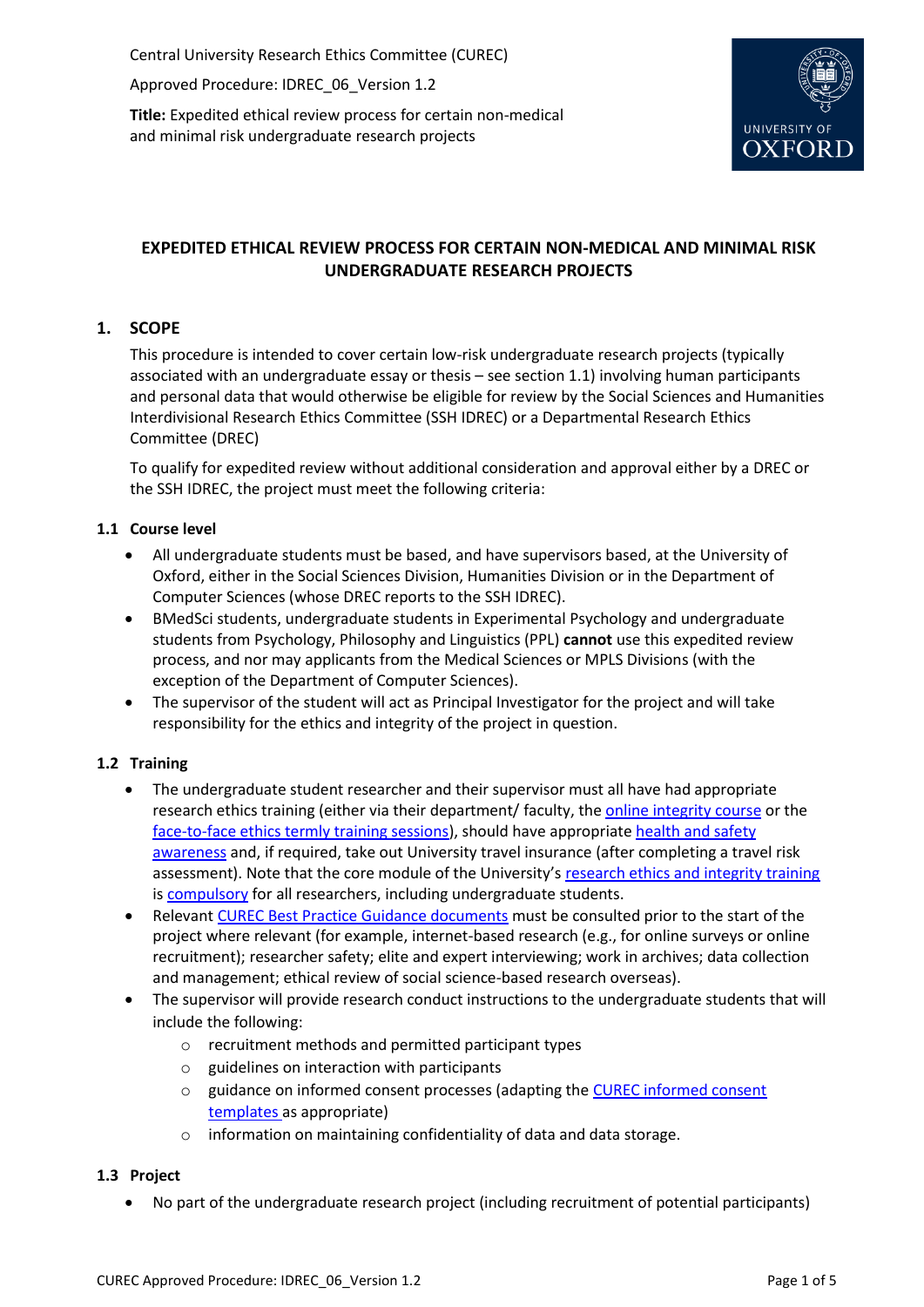may start until both student and supervisor have signed the CUREC 1A documents as set out in section 7 below.

- The research project must **not** trigger the requirement for a CUREC 2 application to be submitted (see Section A of the [CUREC 1A checklist](https://researchsupport.admin.ox.ac.uk/governance/ethics/apply/sshidrec#collapse394891) to confirm).
- The research project must not trigger the need for any othe[r CUREC Approved Procedure](https://researchsupport.admin.ox.ac.uk/governance/ethics/resources/ap) to be used (i.e. the research must not use deception, or work with children or other "at risk" / potentially vulnerable participants; and must not fall within the scope of the 'Prevent' duty);
- The research project must not involve any more than minimal risk to both researcher and participants (i.e. no more risk than everyday life), and must not induce any psychological stress or anxiety;
- Fieldwork countries are limited to the UK and Europe only. Online surveys may recruit worldwide.
- The research project must not involve any medical interventions or scans (e.g. Magnetic Resonance Imaging (MRI)), and must not fall under the remit of th[e Medical Sciences IDREC](https://researchsupport.admin.ox.ac.uk/governance/ethics/committees/msidrec) or [OxTREC.](https://researchsupport.admin.ox.ac.uk/governance/ethics/committees/oxtrec)

Any unexpected changes to the project or any issues will need to be flagged up to the supervisor as soon as possible, who should alert the relevant departmental research ethics committee [\(DREC\)](https://researchsupport.admin.ox.ac.uk/governance/ethics/committees/drecs#collapse394996), if applicable, the Director of Undergraduate Studies, and/ or the [SSH IDREC](https://researchsupport.admin.ox.ac.uk/governance/ethics/committees/sshidrec) if there are serious concerns.

# **1.4 Participants**

- Participants must be healthy adults who are able to fully understand the project and freely volunteer to take part.
- Interviews with elites/ experts may be included **only** if the CUREC Best Practice Guidance on Elites/ Experts is followed and the CUREC informed consent templates are used/ adapted and checked by the student and supervisor.
- No more than 10 participants per student can be recruited.
- Recruitment is only allowed via publicly available contact details. If mailing lists are used, individual ethics review by the relevant DREC or SSH IDREC is required instead.
- Informed consent must always be in place **before** the project starts. The [informed consent](https://researchsupport.admin.ox.ac.uk/governance/ethics/resources/consent#collapse281101)  [templates](https://researchsupport.admin.ox.ac.uk/governance/ethics/resources/consent#collapse281101) on the CUREC website must be adapted and used for recruitment, participant information, and consent (written or oral). **Please note that reference to formal CUREC review will need to be removed from the recruitment adverts/ posters, information sheets and consent form.**
- All participants must be given sufficient time to read and fully understand information about the project before they consent (ideally, at least a day).
- No NHS patients/ staff/ facilities/ data may be involved in the project.
- Students must respect participants' right to withdraw themselves and their data from the study, either during or after participation without having to provide a reason. Withdrawal should be facilitated up until the point that it is no longer practically possible and participants should be informed at the information-providing stage of a deadline by which they can withdraw their data.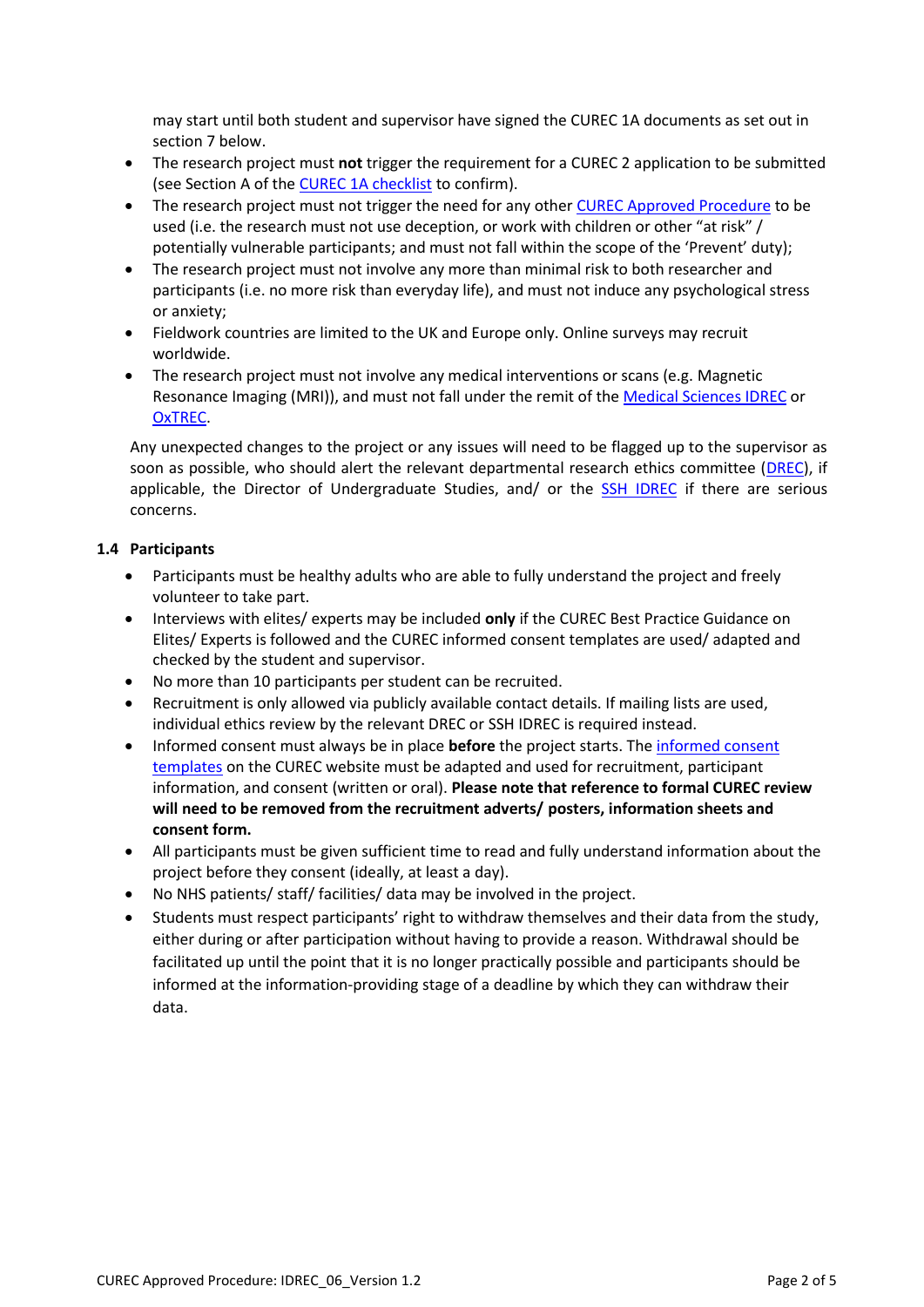#### **1.5 Project results and data**

- Interview questions must **not** ask for sensitive ('[special category](https://ico.org.uk/for-organisations/guide-to-data-protection/guide-to-the-general-data-protection-regulation-gdpr/lawful-basis-for-processing/special-category-data/)') information or tackle sensitive issues, such as sexual attitudes or behaviours, illegal behaviours, and/ or the use of alcohol or drugs.
- All data used in undergraduate coursework or undergraduate theses must have been fully anonymised or pseudonymised by the student, with the exception of elite/ expert interviews, provided elites/ experts have given prior explicit consent to be named.
- Students must be aware of the difference between pseudonymising and anonymising<sup>1</sup>, and inform participants in the information sheet/ oral consent script how they will be de-identified.
- Any audio recordings must be transcribed by the student as soon as possible and then safely destroyed. Photographs or video recordings are not normally allowed, unless there is a strong case for permitting these that the supervisor would need to make to the relevant DREC or, if there is no DREC, the SSH IDREC. If photographs/ videos are part of the data, they will need to be pixelated as soon as possible, if necessary.
- The results and data can be used for the student's undergraduate coursework and/ or the undergraduate thesis/ dissertation **only**. The results and data must **not** be presented, posted, or published outside the classroom setting, nor be used in any presentation, conference, publication, thesis, dissertation, or report outside of the course for which it is assigned.<sup>2</sup>
- Students must process and store any personal data collected to comply wit[h General Data](https://researchsupport.admin.ox.ac.uk/policy/data/scope)  [Protection Regulation \(GDPR\)](https://researchsupport.admin.ox.ac.uk/policy/data/scope) requirements, encrypt (or at least password-protect) any files containing personal/ sensitive data and should encrypt (or at least password-protect) any electronic storage devices (please see th[e research data website](http://researchdata.ox.ac.uk/) for guidance).
- The research project must not trigger the requirement for [a Data Protection Impact Assessment](https://researchsupport.admin.ox.ac.uk/policy/data/responsibilities#collapse461751) (DPIA) to be submitted;
- To ensure confidentiality, all transcriptions and translations of any gathered material must be undertaken solely by the student.
- Audio recording devices should be PIN-protected or encrypted if possible. If mobile phones are used to record, the student must ensure that any audio recordings are not automatically saved on the cloud but just on the device (until safe transfer and transcription).

All data and records should be kept safely and securely by the student or supervisor, for 3 years after completion of the assignment/ thesis.

# **2. IF THE ABOVE REQUIREMENTS CANNOT BE MET**

If any of the above criteria in points 1.1 to 1.5 **cannot** be met for individual undergraduate student projects, then a CUREC 1A or CUREC 2 application (see Filter section A in th[e CUREC 1A checklist\)](https://researchsupport.admin.ox.ac.uk/governance/ethics/apply/sshidrec#collapse394891) must be completed and sent to the relevant DREC or SSH IDREC (and, in the case of CUREC 2 applications) submitted to the DREC and then the SSH IDREC for review and approval.

 $\overline{a}$ 

<sup>1</sup> **Example:**

<sup>-</sup>Identifiable / personal data: "Mary, 35, 2 children, Brighton"

<sup>-</sup>Pseudonymised data: "Ruth (i.e. false name), aged 35, 2 children, Brighton"

<sup>-</sup>Anonymised data: "Ruth (i.e. false name), aged 38 (false age), 3 children (false number), Sussex (i.e. generalised location)" or e.g. "a parent of three children".

<sup>2</sup> If students should want to publish research findings externally in any way (e.g. in a future DPhil thesis), this approved procedure/block approval does not apply. A **prospective** CUREC application will need to be submitted to the DREC (and, in case of a CUREC 2 application, with the SSH IDREC) **before** the original research project starts.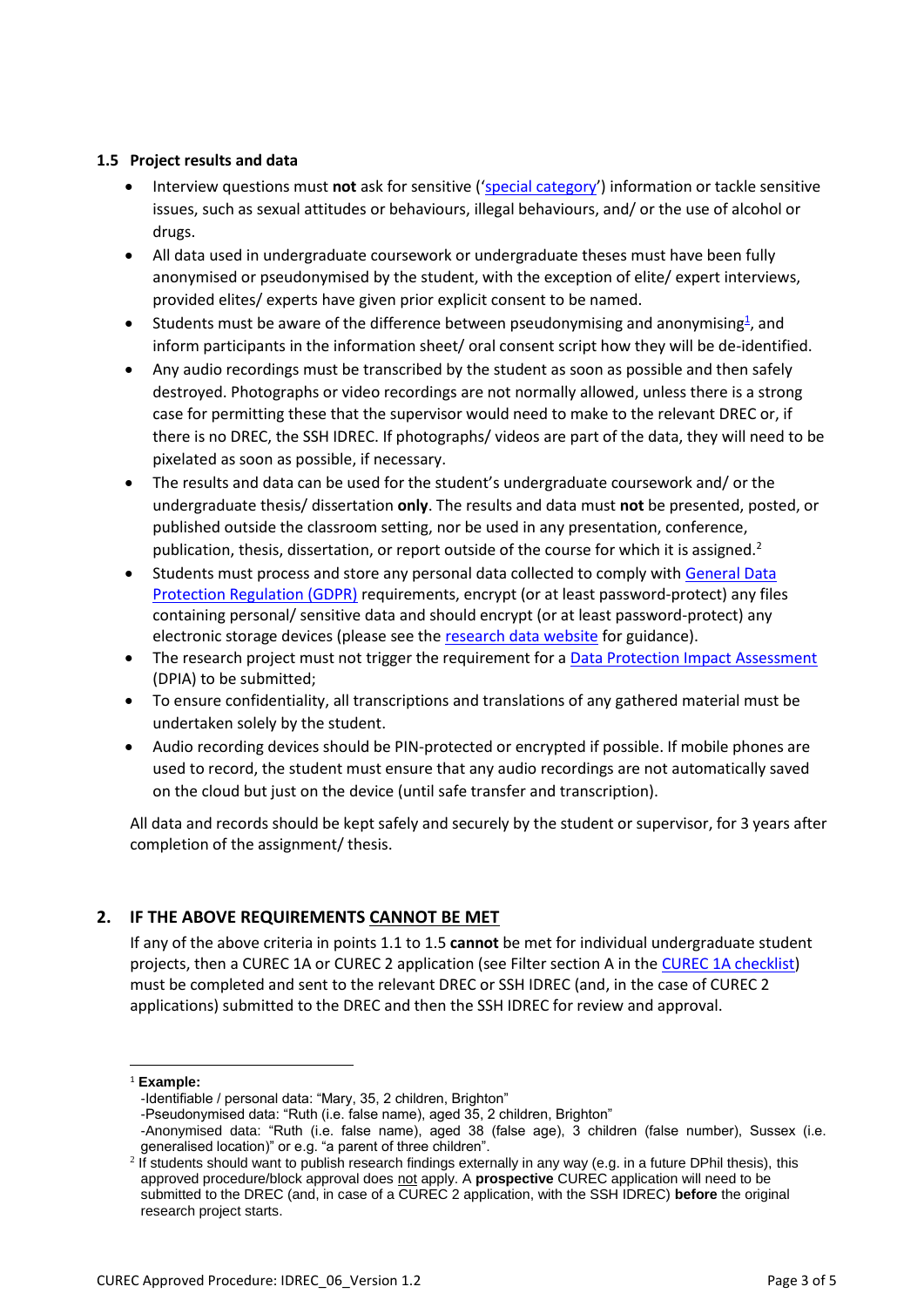# **3. SIGN-OFF PROCEDURE FOR INDIVIDUAL UNDERGRADUATE STUDENT RESEARCH PROJECTS THAT MEET THE REQUIREMENTS IN SECTIONS 1.1 – 1.5 ABOVE**

It is the responsibility of the undergraduate student **and** their supervisor to determine the suitability of the student's project for this minimal risk expedited ethics review procedure, while **strictly**  adhering to criteria given in points 1.1 to 1.5 above.

The undergraduate student must download and complete th[e latest version of the CUREC 1A](https://researchsupport.admin.ox.ac.uk/governance/ethics/apply/sshidrec#collapse394891)  [checklist](https://researchsupport.admin.ox.ac.uk/governance/ethics/apply/sshidrec#collapse394891) and submit this to their supervisor, along with the relevant supporting documents that are to be provided to potential participants (e.g. adapted information sheet or oral information template, consent template, recruitment advert/ email/ letter, interview/ survey questions).

It is important that all sections in the CUREC 1A checklist are completed**. Having checked that all criteria set out in sections 1.1 – 1.5 have been met** and that all questions asked in the CUREC 1A have been fully answered, both student **and** supervisor will need to sign the CUREC 1A checklist. One copy of the finalised signed CUREC 1A checklist and the final supporting documents will be kept by the student and will be appended to the student's coursework/ thesis.

The original finalised, signed CUREC 1A checklist **and** the final supporting documents should be sent **by the supervisor** to the relevant DREC, or if no DREC exists, to the SSH IDREC Secretariat for safe record keeping. **The supervisor must make it clear in the accompanying email that the application has been reviewed and approved following this process**, otherwise the application may be treated like a normal application to the SSH IDREC and reviewed accordingly.

The DREC or SSH IDREC will **not** review these documents but securely save them in their electronic filing storage system for at least 7 years. For reporting purposes, the DREC or SSH IDREC should log the following information:

- Name of undergraduate student
- Name of supervisor
- Title of project
- Start and end date of the project

Random audits of all submitted undergraduate projects should be conducted by the relevant DREC or, if no DREC exists in a particular department/ faculty, by the SSH IDREC each year. If the DREC or SSH IDREC find that supervisors and students have not adhered to the criteria set out in this document, the Undergraduate Office and the relevant Head of Department or Faculty will be informed.

**If students or supervisors fail to follow the full procedure set out above, the DRECs and SSH IDREC reserve the right to withdraw permission for the use of this expedited sign-off procedure for undergraduate students for the whole department or faculty.**

This expedited ethics approval is granted up to the end of each student's undergraduate course.

# **4. AMENDMENTS PROCEDURE**

Any amendments to the undergraduate research project will need to be highlighted in the CUREC application documents and submitted to the supervisor for review. Having checked that all criteria set out in sections 1.1 to 1.5 are still fully met, both student **and** supervisor will need to finalise and sign the amended CUREC 1A checklist and the supporting documents again. Please then follow the guidelines for record keeping as set out in section 3 above.